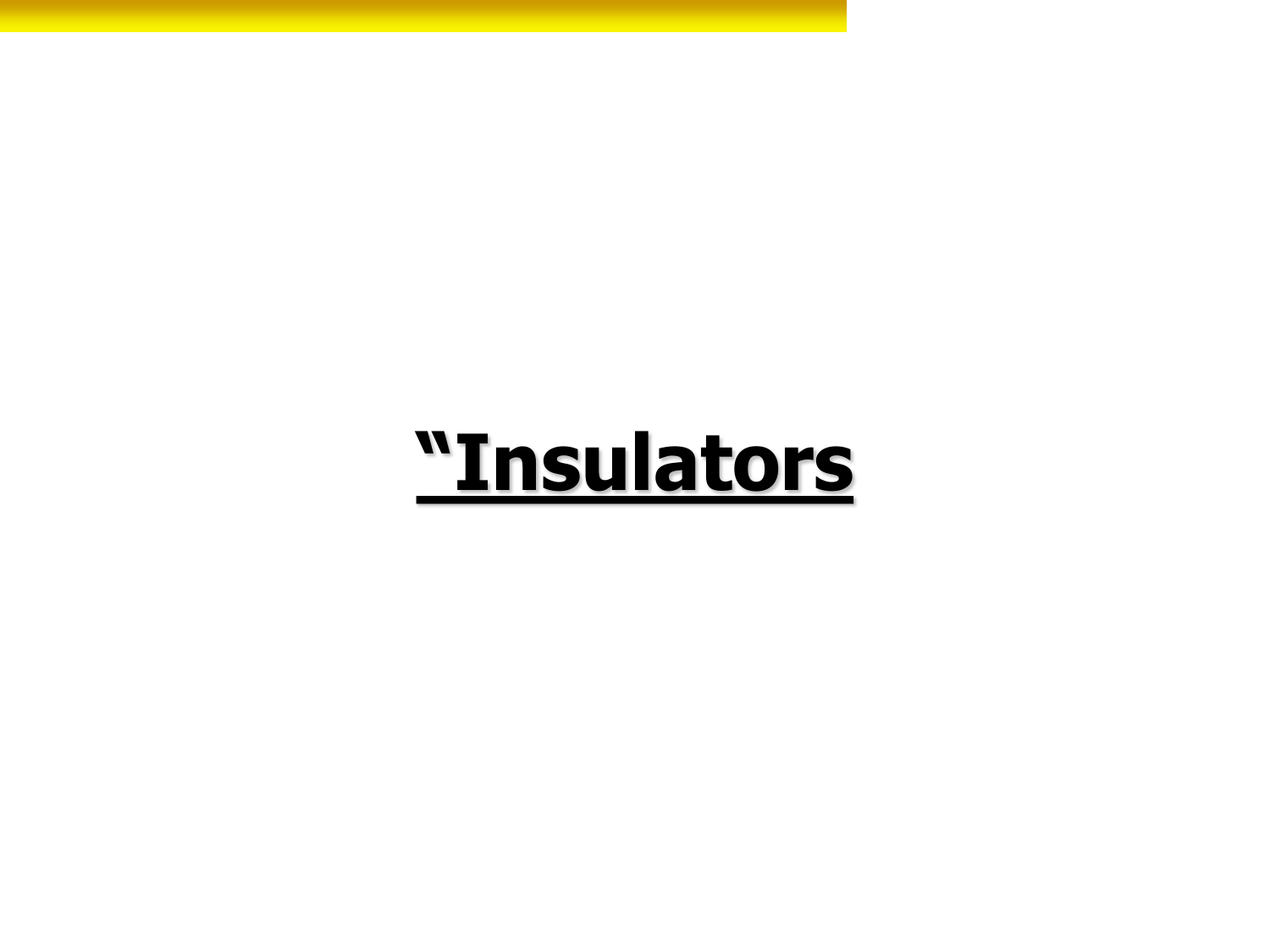## **Types of Insulators – Distribution**











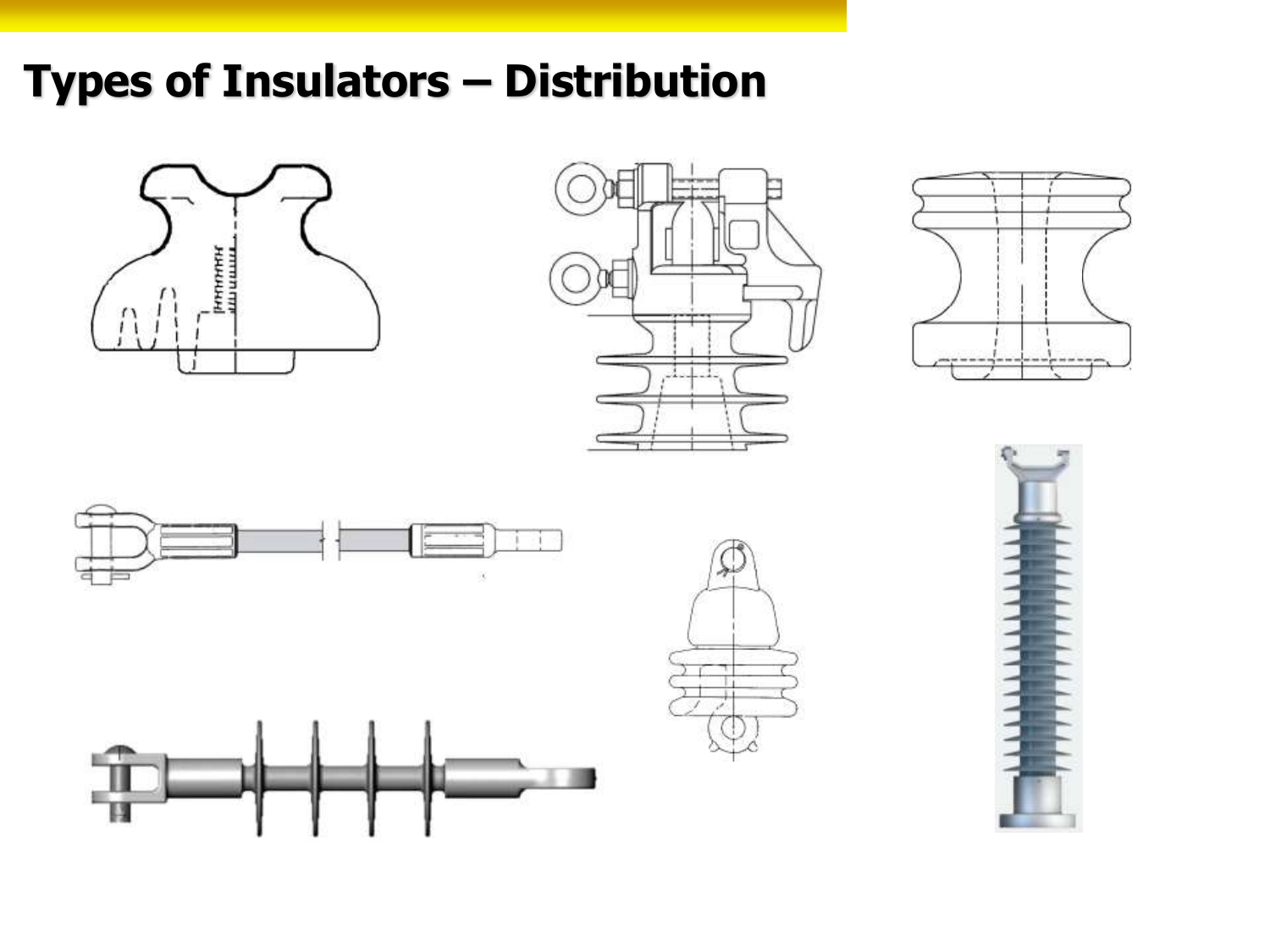### **Types of Insulators – Transmission**







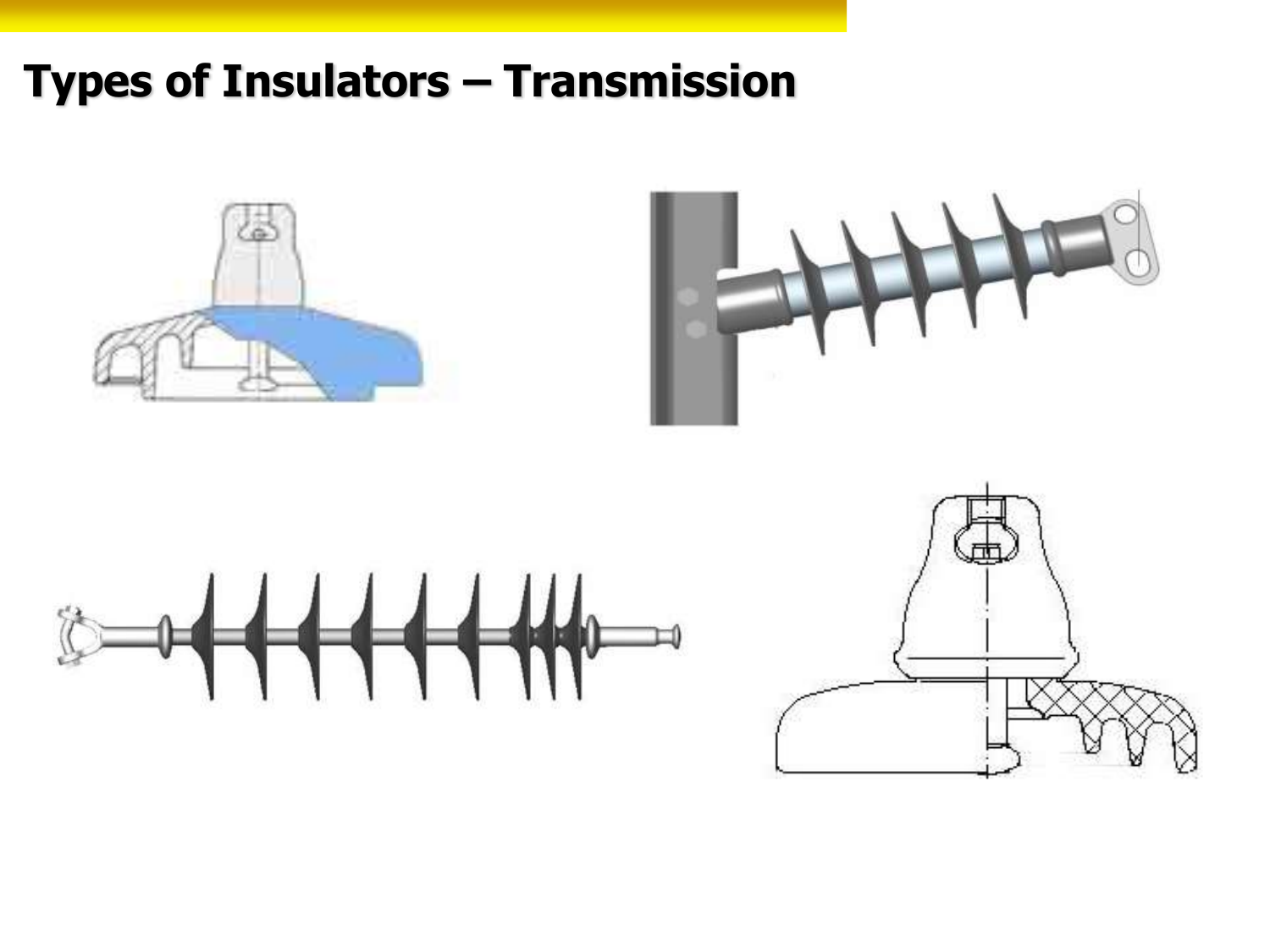### **Insulator Types**

### **Substations**

- Post insulators porcelain primarily, NCIs growing in use at lower voltages (~161 kV and below)
- Suspension insulators –NCIs (primarily), ceramic
- Cap and Pin insulators "legacy" type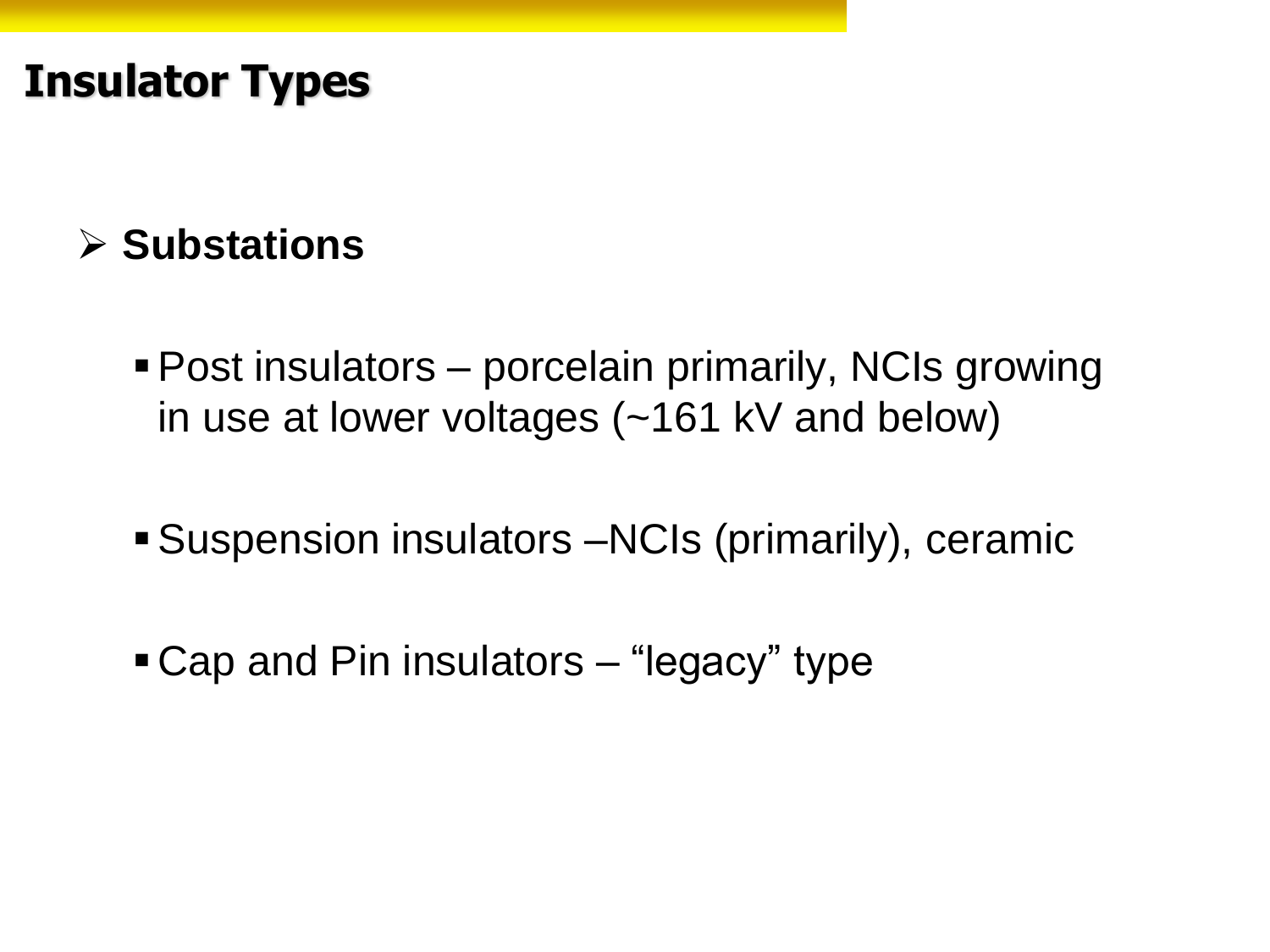

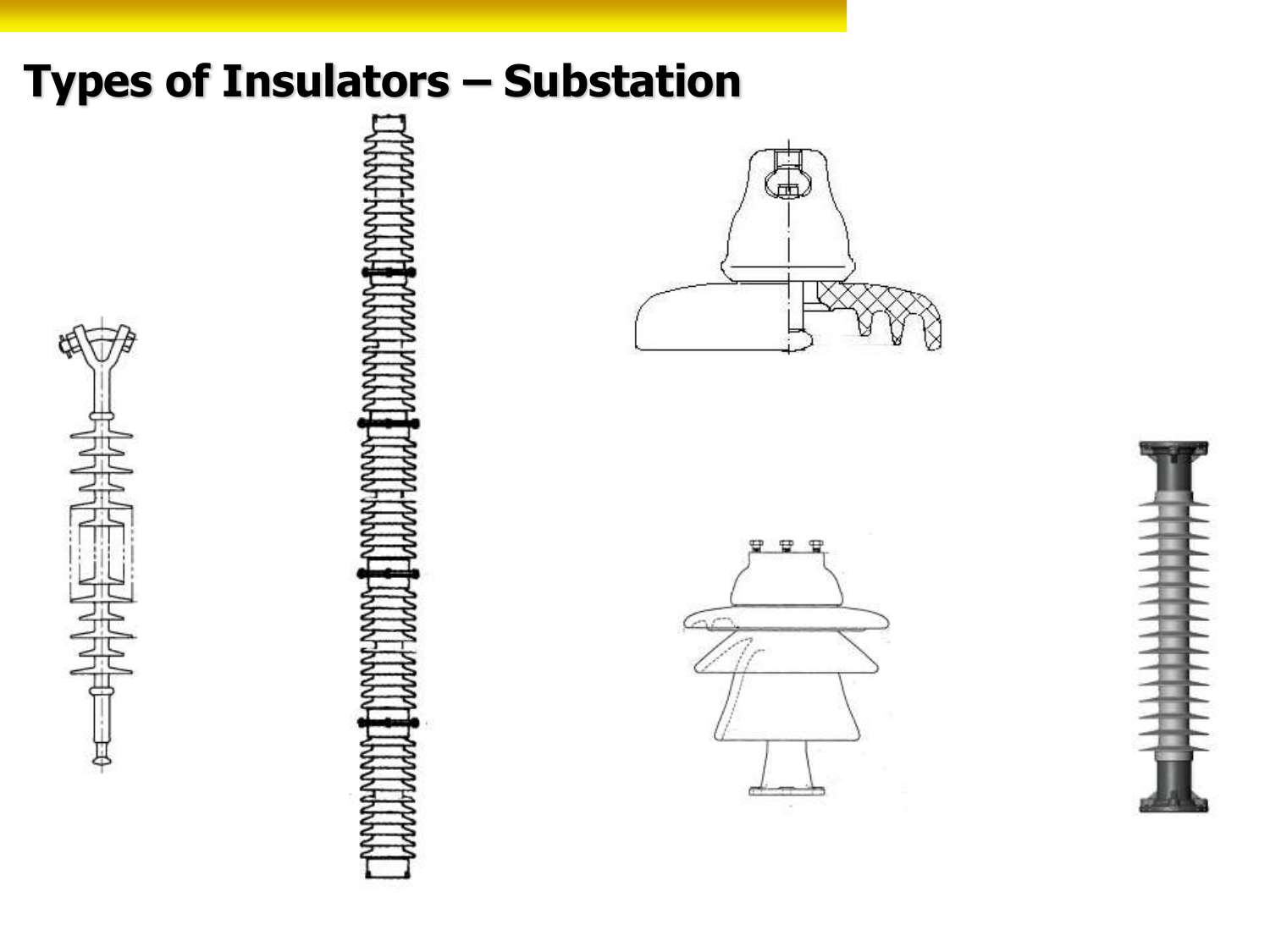## **Insulator Types - Comparisons**

#### **Ceramic**

- **Generally designs are "mature"**
- **Limited flexibility of dimensions**
- **Process limitations on sizes and shapes**
- **Applications/handling methods generally well understood**

#### **Non Ceramic**

- **"Material properties have been improved – UV resistance much improved for example**
- **Standardized product lines now exist**
- **Balancing act - leakage distance/field stress – take advantage of hydrophobicity**
- **Application parameters still being developed**
- **Line design implications (lighter weight, improved shock resistance)**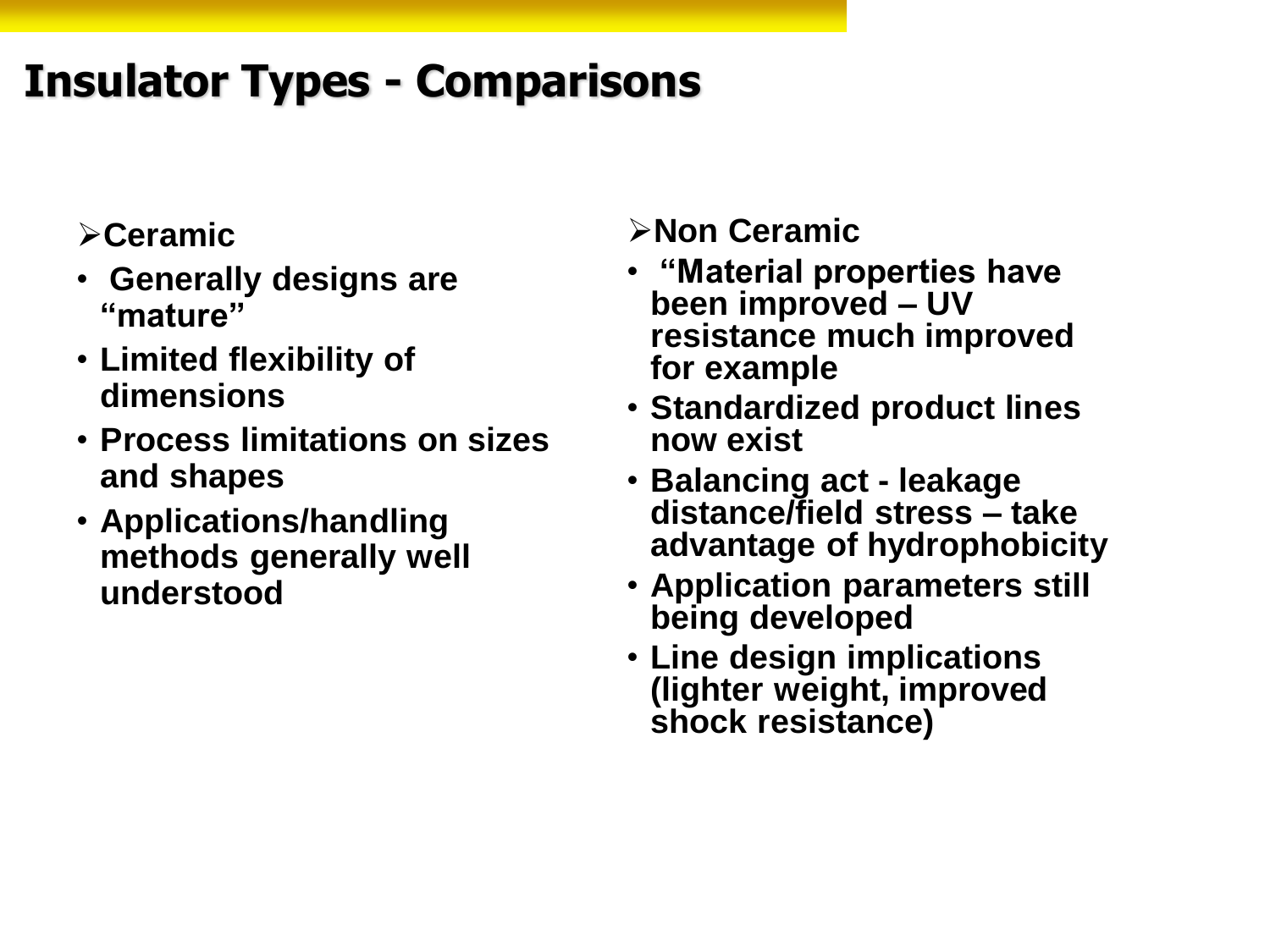## **Design Criteria - Mechanical**

**An insulator is a mechanical support!**

- Its primary function is to support the line mechanically
- Electrical Characteristics are an afterthought.
- Will the insulator support your line?
- Determine The Maximum Load the Insulator Will Ever See Including NESC Overload Factors.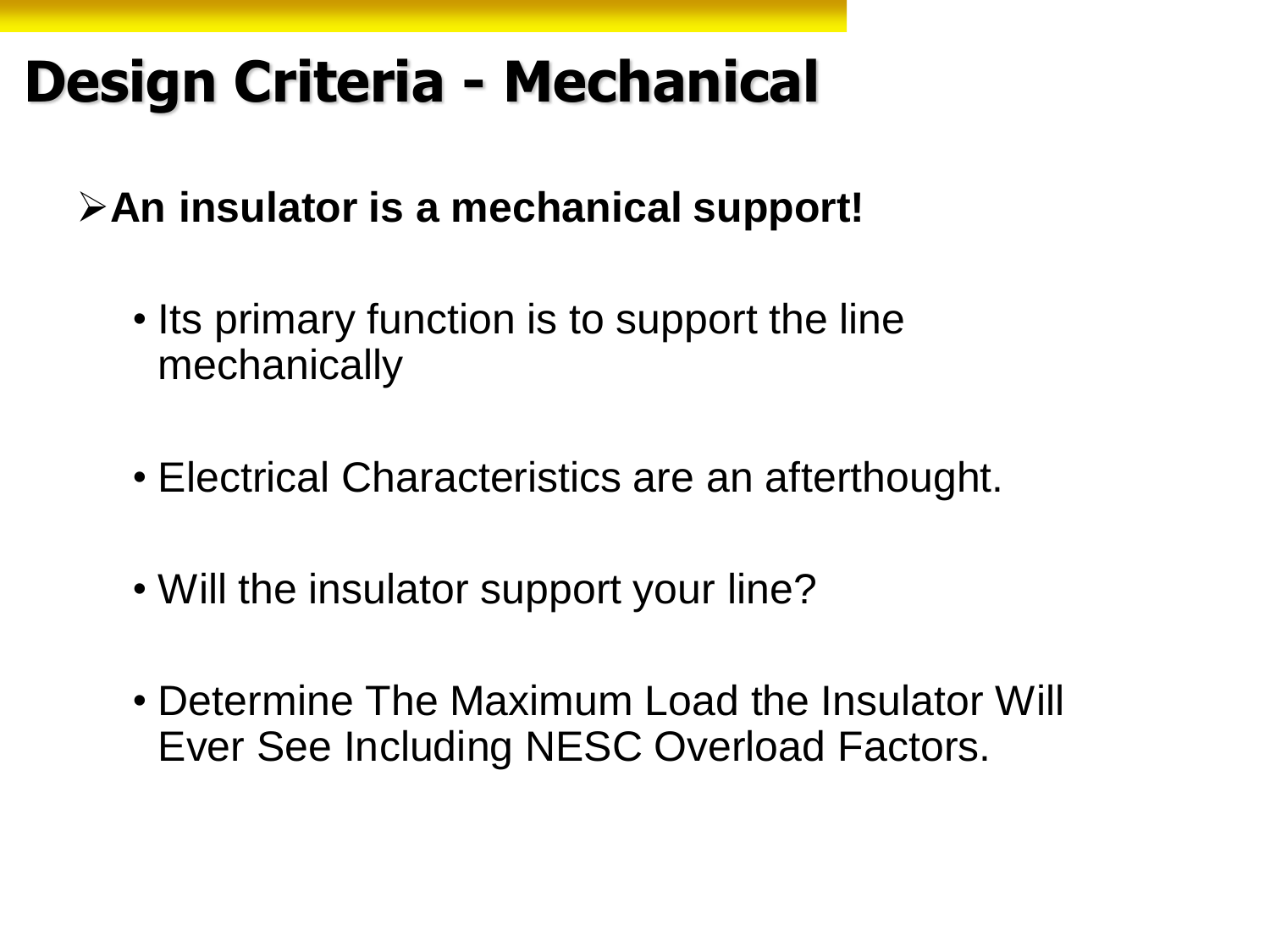## **Design Criteria - Mechanical**

### **Suspension Insulators**

### • Porcelain

- M&E (Mechanical & Electrical) Rating

\* Represents a mechanical test of the unit while energized.

When the porcelain begins to crack, it electrically punctures.

Average ultimate strength will exceed the M&E Rating **when new**.

- Never Exceed 50% of the M&E Rating

### • NCIs (Polymer Insulators)

-S.M.L. – Specified Mechanical Load

Guaranteed minimum ultimate strength **when new**.

 $R.R.L. -$  Routine Test Load – Proof test applied to each NCI.

- Never Load beyond the R.T.L.